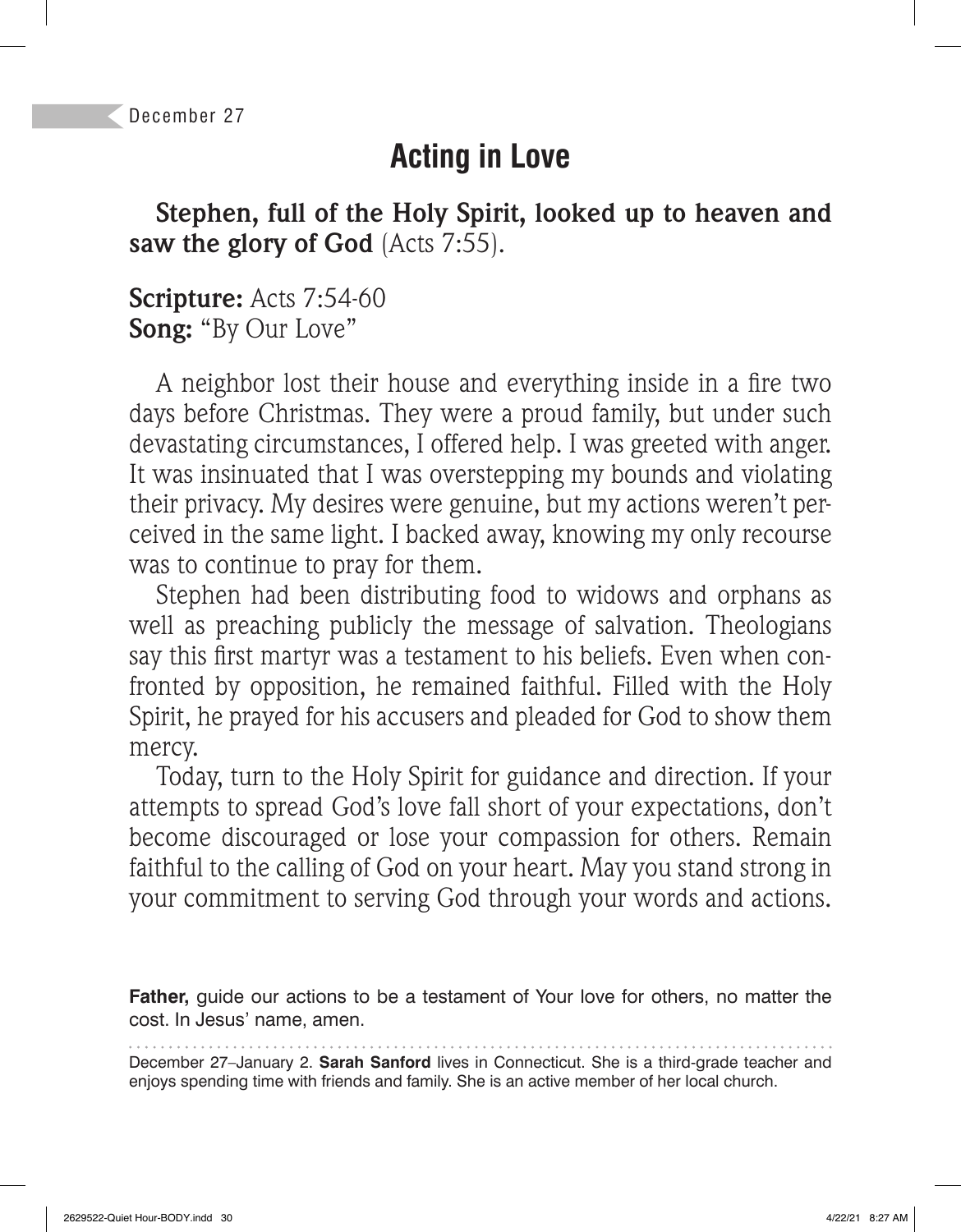# **The Gift**

**When King Herod heard [that the king of the Jews was born] he was disturbed, and all Jerusalem with him**  (Matthew 2:3).

**Scripture:** Matthew 2:1-8, 16-18 **Song:** "O Come, All Ye Faithful"

I held back tears as I watched my friend's reaction to what I had thought was the perfect gift. Several months earlier, I'd found the gift and immediately purchased it. As Christmas Day came closer, I imagined her excitement with the gift. Several times I almost gave the secret away. But on Christmas morning, I was met with a completely different response than what I had expected. My special gift was not special in my friend's eyes.

In our passage today, Matthew describes the reaction of King Herod and the people of Jerusalem to the birth of Jesus. We would think that God's gift of His Son to the world would cause excitement and joy, not disturb people. After all, the long-awaited Savior had come, the promised Messiah was born! Many, such as the wise men, sought Him, but others were startled and fearful at the news.

Jesus' presence evokes much of the same mixed emotions today. As we continue to celebrate His birth, reflect on your reaction to God's gift. Jesus' birth was an incredible demonstration of God's love for us. Take time to welcome Him into your life and accept with faith the Father's gift of His Son.

**Father,** thank You for the gift of Your Son. May we lovingly receive Him into our hearts. In Jesus' name, amen.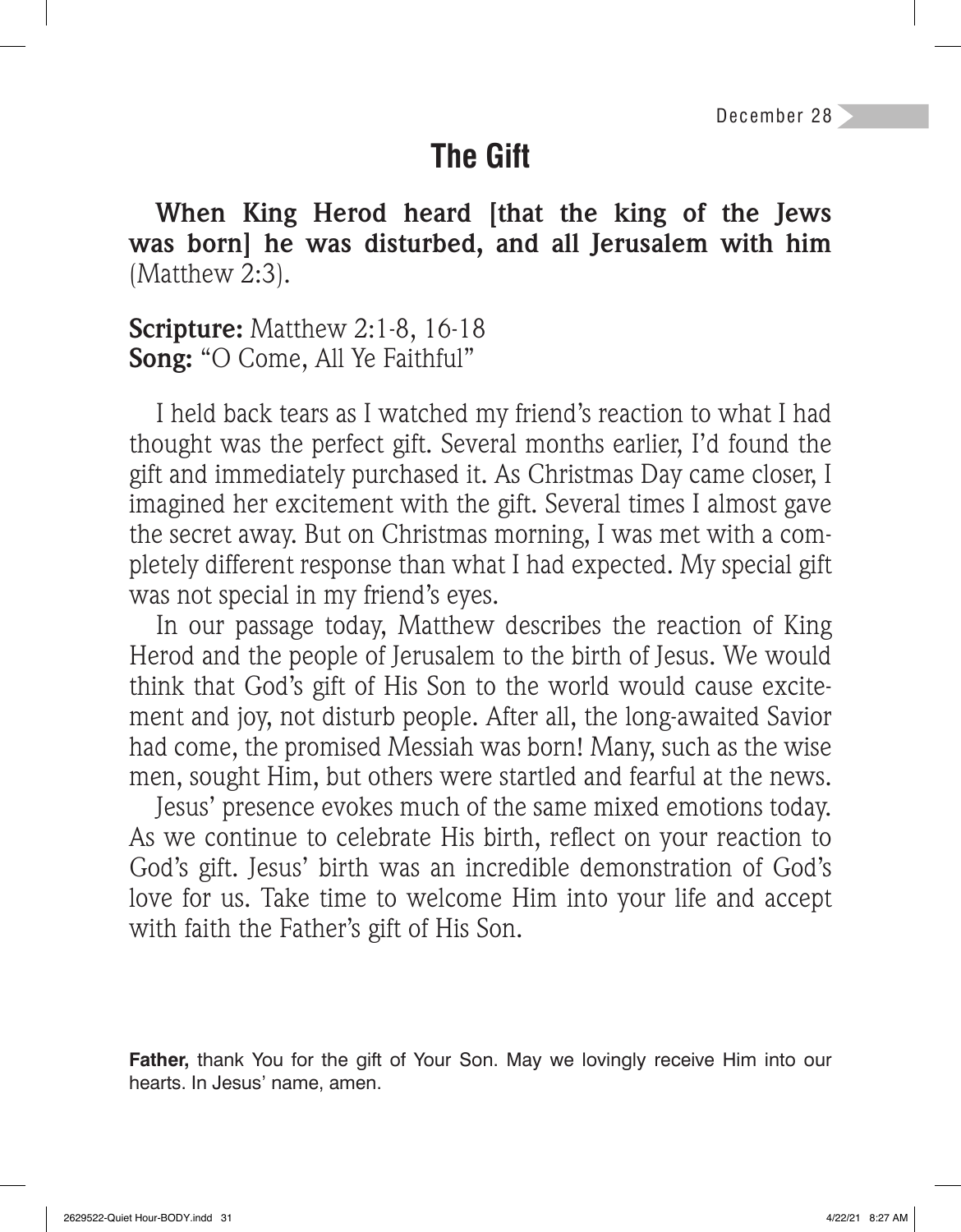# **Who Do You Live For?**

**The kings of the earth, the princes, the generals, the rich, the mighty, and everyone else, both slave and free, hid in caves and among the rocks of the mountains** (Revelation 6:15).

#### **Scripture:** Revelation 6:9-17 **Song:** "I Have Decided"

The storm moved in without warning. Big, puffy white clouds suddenly turned to gray, then black. The next thing we knew, lightning flashed in the distance and thunder was bouncing off the nearby mountains as a torrential rain started. I love a good storm, but not in the middle of a golf course! Everyone began to run for cover, searching for any protection that could withstand the ravages of the storm.

During that storm, it didn't matter if you were a CEO golfing with a potential customer or a teenage caddy working to help support your family. We all had to find shelter. Today's passage describes what some say is the Day of the Lord, or the last days. As the earth quakes and mountains crumble, there will be no place to hide. God will not be impressed by our position in life. The only important thing will be whether we trust Jesus and live for Him.

No one knows when Christ will return, but every day we have an opportunity to turn to Christ, renew our faith, and humbly live for Him. Whatever your situation in life, He is waiting to welcome you into His arms and protect you from the storm to come. Don't wait! Make the decision to follow Him today.

**Father,** I want to live for You. Help me to clearly see the path You have set before me. In Jesus' name, amen.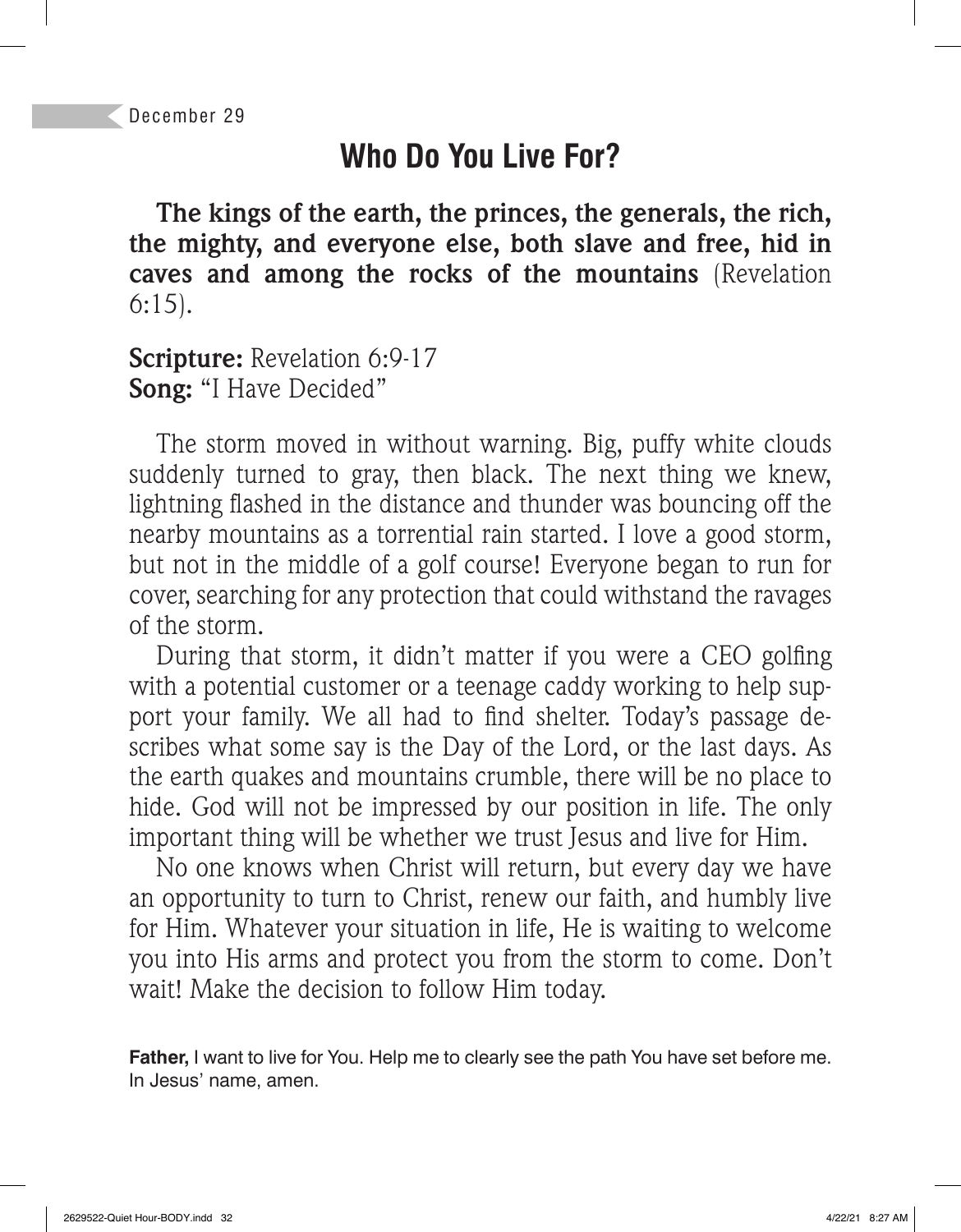# **Hear Our Cry**

**Does he who fashioned the ear not hear? Does he who formed the eye not see?** (Psalm 94:9).

**Scripture:** Psalm 94:1-10 **Song:** "Hear Us from Heaven"

Life is unpredictable. A time of contentment suddenly changes and your world comes crashing down. The COVID-19 pandemic certainly illustrated this unpredictability. As a teacher, I left school on Thursday, March 12, with my room set for Friday and plans carefully laid out for the next week. We never returned to the room that school year. Distance learning took over, and the ripple effects were felt not only in my school but also across the country. The cry from many became, "How long will we have our lives put on hold?"

When we don't understand our situation or receive immediate answers, we cry out. Often the cries are pleas to God to make things right. Others cry against Him, shaking their fists because they think He doesn't care. The author of Psalm 94 illustrates a true side of God. The one who created our eyes and ears does hear and see what His people are going through. We will see Him handle the injustices, the unpredictable events, and even our frustration when we simply trust in Him.

Today place your confidence in the truth that God is in control. No matter how desperate our situation is, He is present. He never turns a deaf ear or a blind eye to His children. Go to Him, pour out your fears and desires, and rest in His perfect love.

**Father,** help me trust in You today with a thankful heart as I remember all that You have done for me—even when I often didn't see or understand. In Jesus' name, amen.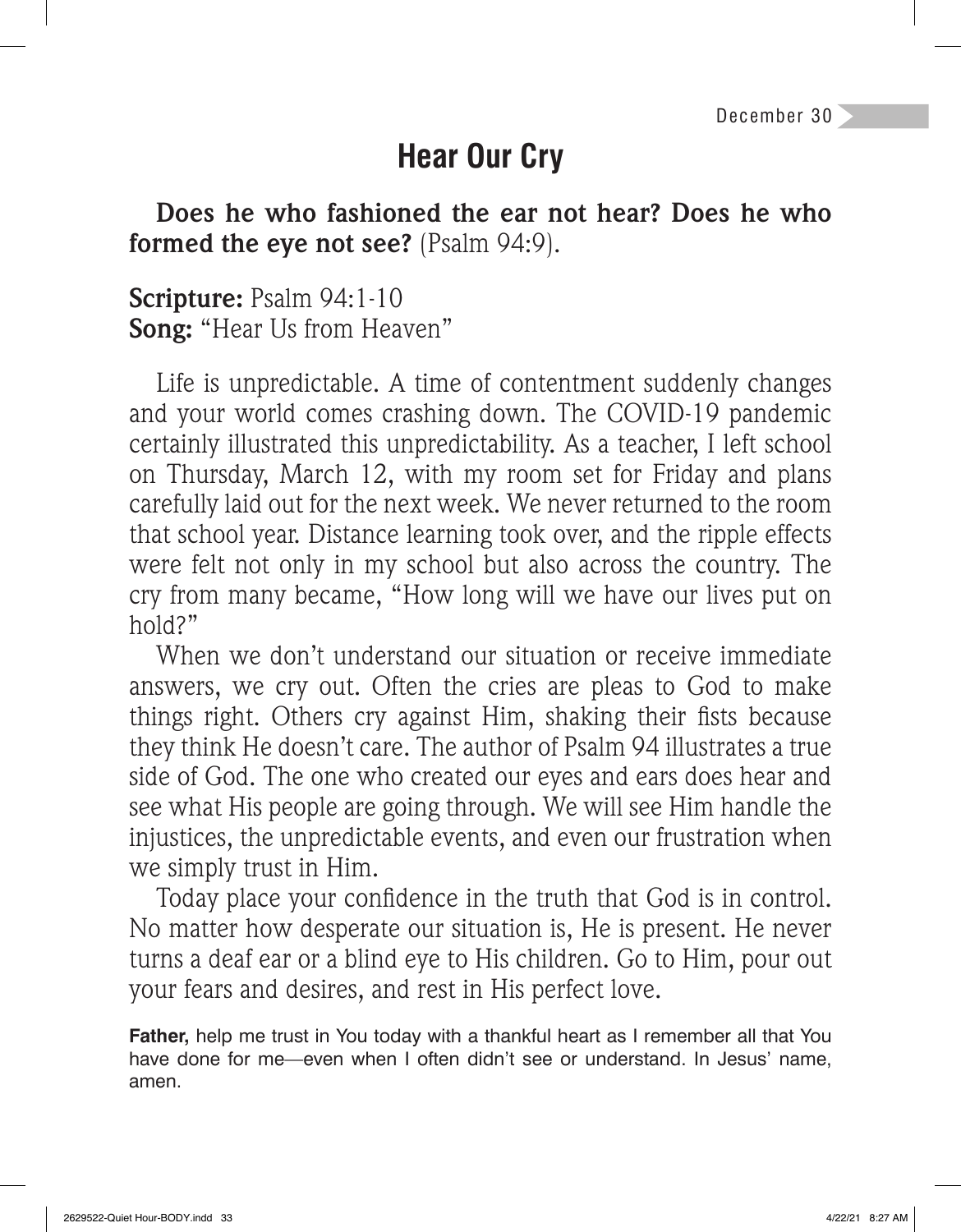### **Support from Above**

**When I said, "My foot is slipping," your unfailing love,**  LORD, supported me (Psalm 94:18).

**Scripture:** Psalm 94:11-23 **Song:** "Blessed Assurance"

Excitement filled the air. It was a perfect day for a birthday celebration on my friend's sailboat. Since it was moored offshore, we had to row out in a smaller boat and then climb aboard. As I navigated this move, arms filled with presents and clothes, the rowboat began to drift away. With one foot in each boat, I screamed for help. I was seconds away from a humiliating descent into the water. But in a flash, several hands grabbed me and hauled me up to safety.

Life often mirrors what happened to me that day. We find ourselves trying to step from an unsteady perch to the comfort of a larger, more stable place. Our arms may be full of the baggage needed to get us through the day. However, as our reading today illustrates, when we start to slip, unable to make the move alone, God comes to the rescue. He is there to hold us up, away from the "deep waters" that surround us.

As you reflect on this past year, thank God for all the times He has provided deliverance from life's troubles. He is our mighty fortress and shield. Rest in the assurance that when you turn your pleas to Him, He will reach down and offer you the safety and comfort you are longing for.

**Father,** thank You for Your unfailing love, which supports and protects us through all of life's obstacles. In Jesus' name, amen.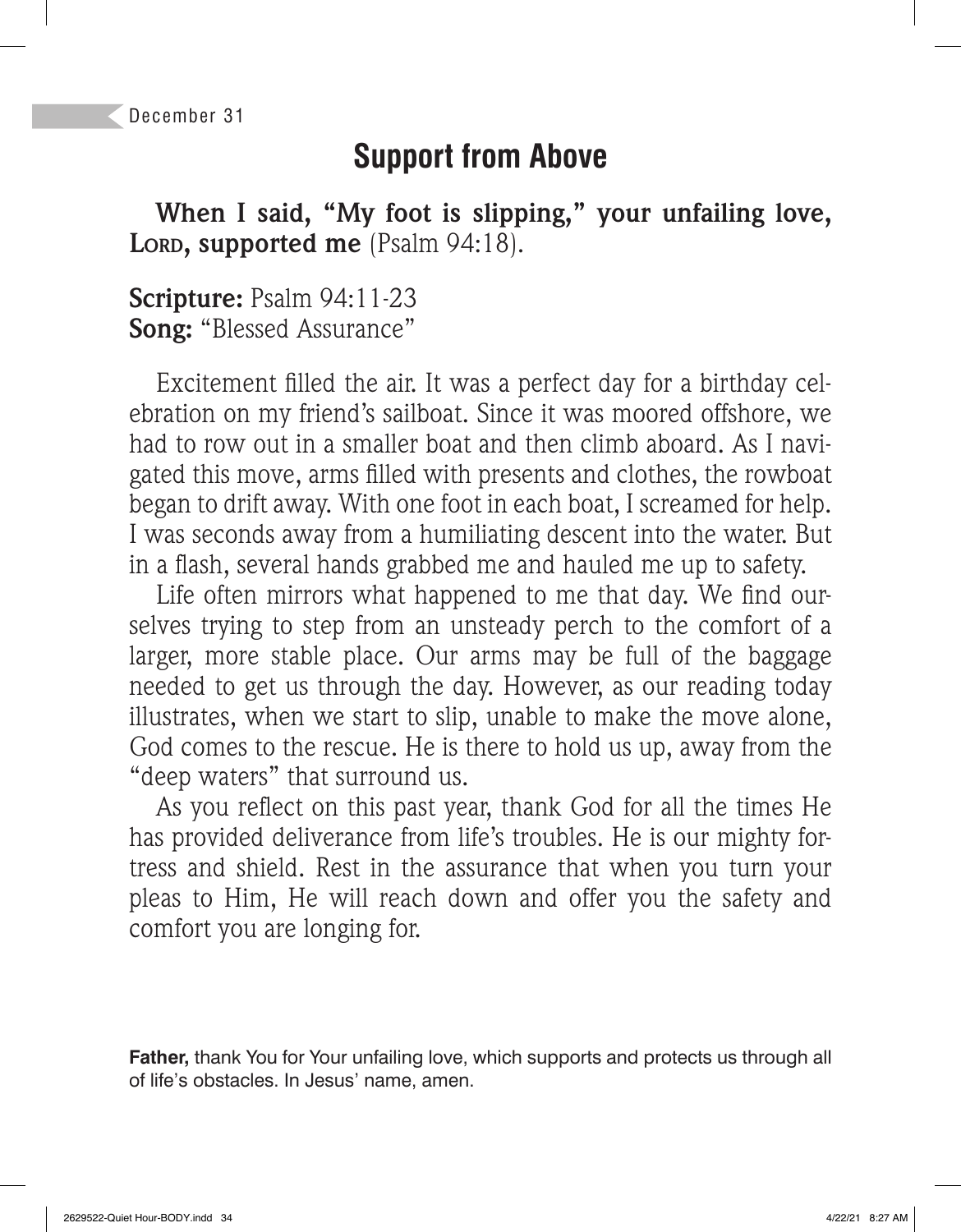# **Children of God**

**No one who is born of God will continue to sin, because God's seed remains in them; they cannot go on sinning, because they have been born of God** (1 John 3:9).

**Scripture:** 1 John 3:4-13 **Song:** "God's Family"

What is your ancestry? Years ago we had to rely on family stories to know where we came from, but with the availability of DNA kits we can now receive a wealth of information about our heritage. We can trace where we are from, learn our ethnicity, and even locate distant relatives. This information helps us understand our identity and the struggles our family has overcome, and it gives us a clearer picture of who we are.

This tracking of our physical heredity is exciting and informative, but we have another lineage, which John mentions in today's verse: our spiritual heritage. When we place our faith in Jesus, we become children of the God of the universe. It's equivalent to gaining holy DNA! It's important to recognize our spiritual identity. No matter how we may (or may not) be treated in light of that, we believers have the responsibility to live as new creatures who are members and ambassadors of a royal family.

May today be a new beginning for you. God has an exciting plan for your life. He is ready to further shape each of us for His work when we allow Him. Receive that transformation and humbly thank Him for all His blessings.

**Father,** help me to live each day remembering that I am a new creature who represents the family of God. In Jesus' name, amen.